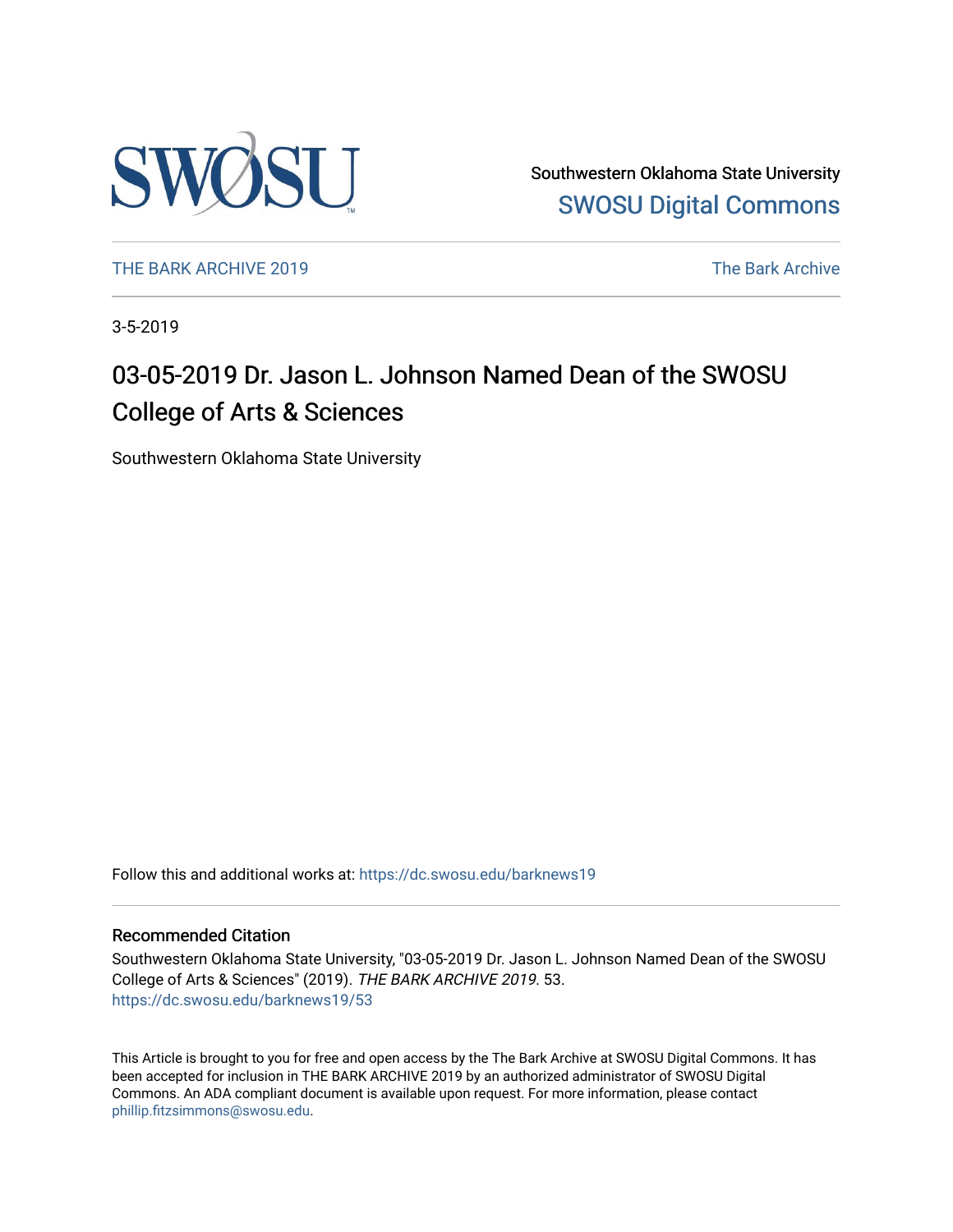



# **Dr. Jason L. Johnson Named Dean of the SWOSU College of Arts & Sciences**

Dr. Jason L Johnson has been named Dean of the College of Arts & Sciences at Southwestern Oklahoma State University in Weatherford.

Johnson, who has been chair of the Department of Chemistry and Physics for the past four years, will start his new position on July 1, 2019.

Johnson has been a member of SWOSU's faculty since 1996, earning tenure and promotion to associate professor in 2001 and promotion to professor in 2006.

Johnson earned a B.S. in Chemistry and Natural Science Education from the University of Science and Arts of Oklahoma in 1988. In 1993, he earned a Ph.D. in Biochemistry from the University of Oklahoma. Upon graduation, Johnson received a National Research Service Award from NIH that provided three years of support as a Post-Doctoral Research Assistant at Texas A&M University.

During his tenure at SWOSU, Johnson has assumed various leadership positions across campus, including serving as secretary / treasurer of Faculty Senate, chair of the Institutional BioSafety Committee, chair of the Research and Scholarly Activity Committee, and a long-term member of the Pre-Medical Advisory Committee.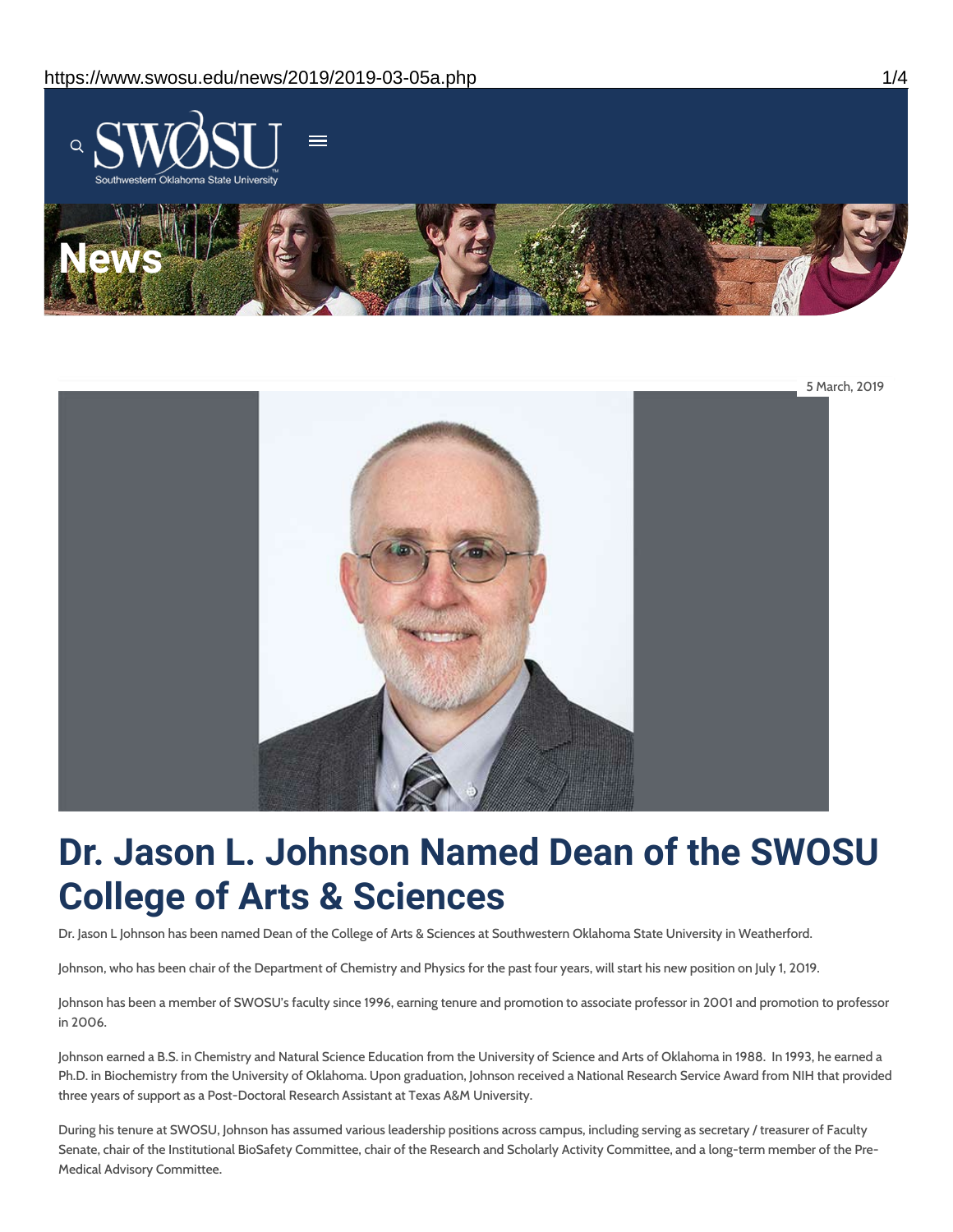#### https://www.swosu.edu/news/2019/2019-03-05a.php 2/4

His wife, Dr. Lisa Appeddu, is an associate professor in the SWOSU College of Pharmacy.

| Academics             | $\triangleright$ |
|-----------------------|------------------|
| Administration        | D                |
| Alumni and Foundation | D                |
| Community             | D                |
| Events                | D                |
| Faculty and Staff     | D                |
| Miscellaneous         | D                |
| Sayre                 | D                |
| <b>Students</b>       | D                |
|                       |                  |

| <b>Archive Links</b> |   |
|----------------------|---|
| 2018                 | D |
| 2019                 | D |
| 2020                 | D |
| Archive              | D |
|                      |   |



## Weatherford Campus

100 Campus Drive Weatherford, OK 73096

### Sayre Campus

409 E Mississippi Ave Sayre, OK 73662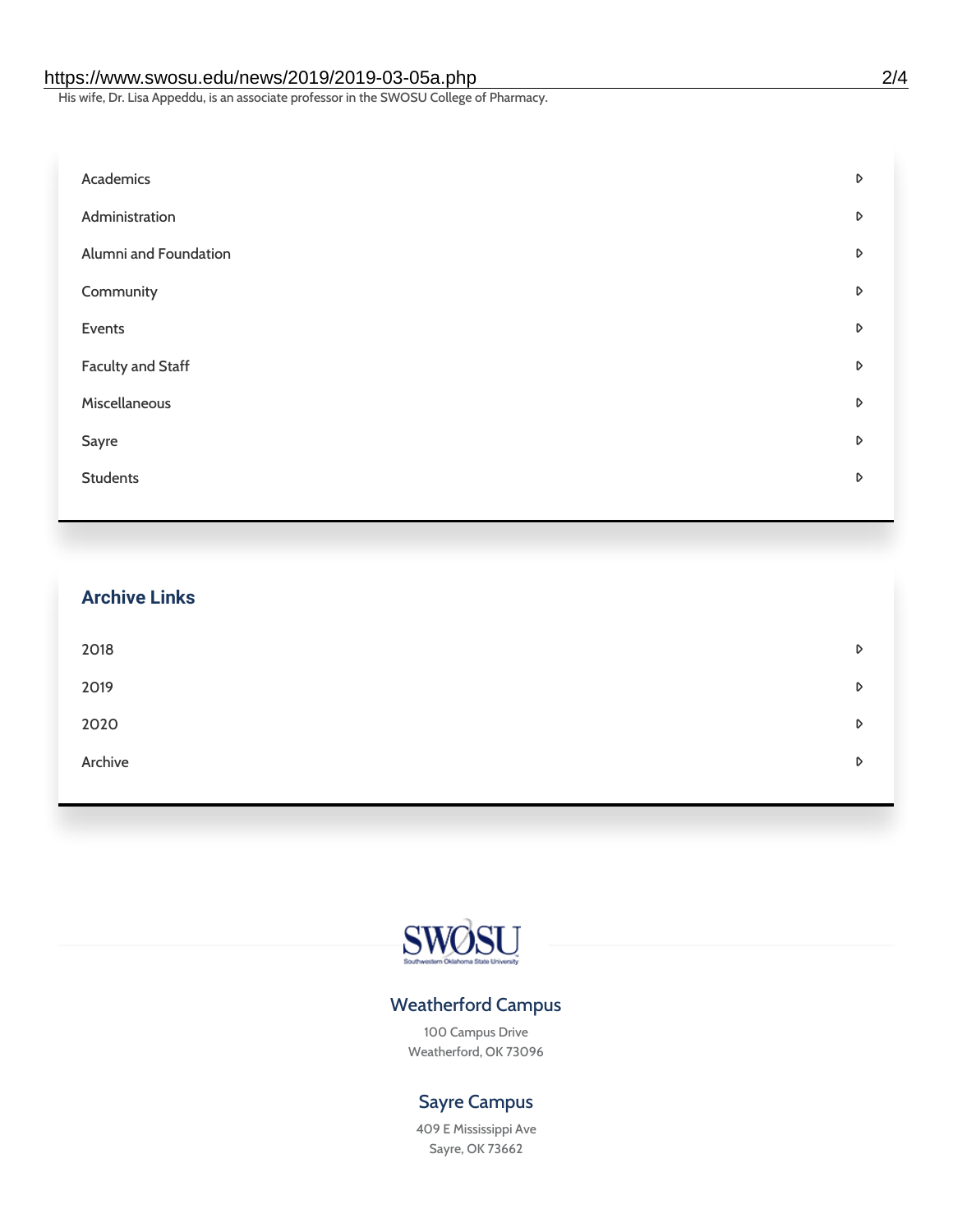Connect to Us

fyom

Contact [Information](https://www.swosu.edu/about/contact.php) [University/Facility](https://www.swosu.edu/about/operating-hours.php) Hours [Campus](https://map.concept3d.com/?id=768#!ct/10964,10214,10213,10212,10205,10204,10203,10202,10136,10129,10128,0,31226,10130,10201,10641,0) Map Give to [SWOSU](https://standingfirmly.com/donate) Shop [SWOSU](https://shopswosu.merchorders.com/)



**[Directory](https://www.swosu.edu/directory/index.php)** 

[Calendar](https://eventpublisher.dudesolutions.com/swosu/)

[Apply](https://www.swosu.edu/admissions/apply-to-swosu.php)

[GoSWOSU](https://qlsso.quicklaunchsso.com/home/1267)

[Jobs@SWOSU](https://swosu.csod.com/ux/ats/careersite/1/home?c=swosu)



Current [Students](https://bulldog.swosu.edu/index.php)

[Faculty](https://bulldog.swosu.edu/faculty-staff/index.php) and Staff

**Enrollment Management** [580.774.3782](tel:5807743782)

> **PR/Marketing** [580.774.3063](tel:5807743063)

**Campus Police** [580.774.3111](tel:5807743111)